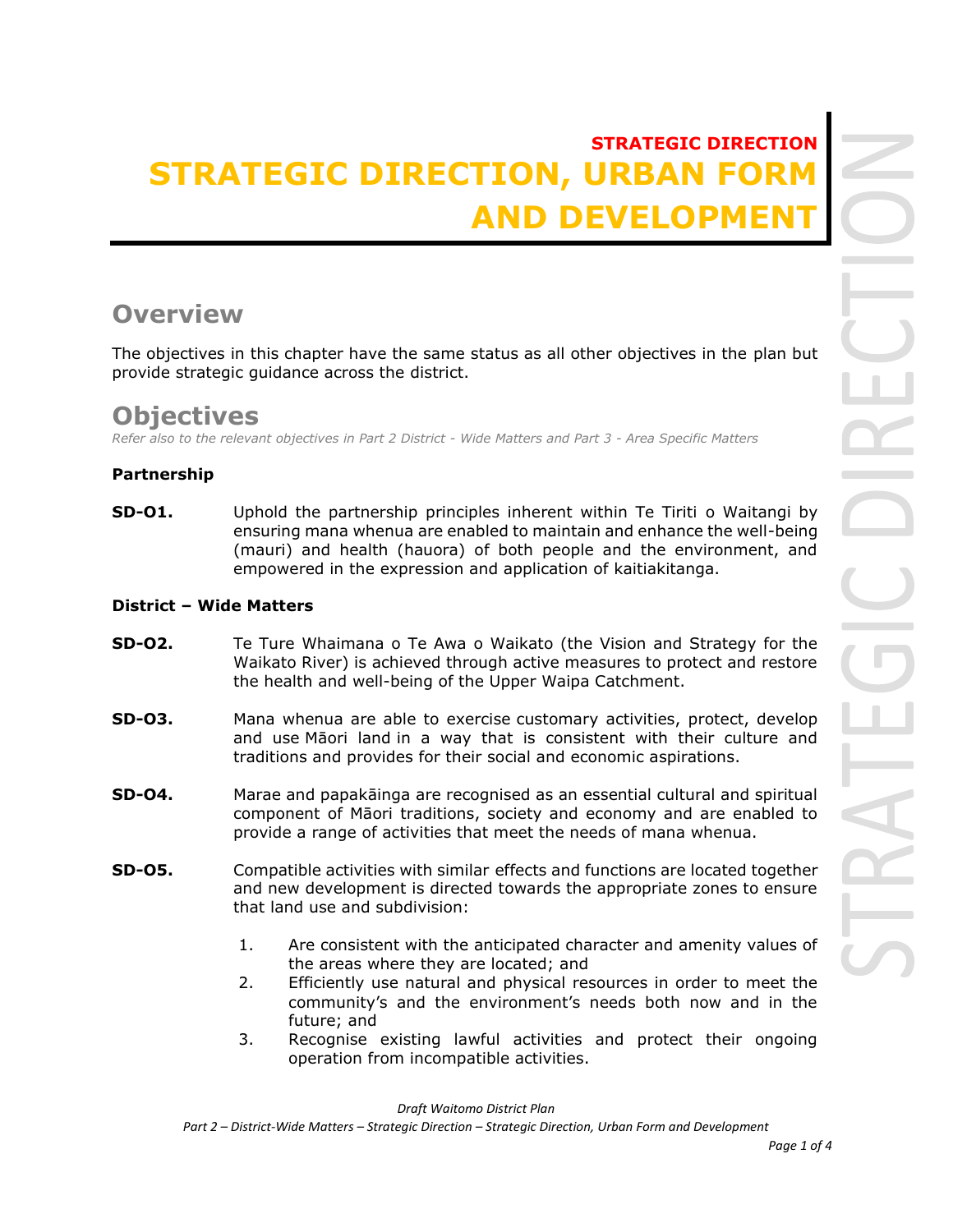- **SD-O6.** Promote development within the commercial, industrial and rural production zones that increases the type and range of employment opportunities within the district.
- **SD-O7.** Urban development is directed to appropriately zoned areas in and around the existing settlements and townships, and rural residential development is directed to the rural lifestyle zones.
- **SD-O8.** Provide for flexible and innovative approaches to development and infrastructure provision in the district's more remote settlements.
- **SD-O9.** Subdivision, land use and development must not contribute to any further degradation of Kawhia Harbour.
- **SD-O10.** The buildings, structures, sites, areas, ecosystems, natural landscapes and features identified as having special qualities and values and which contribute to the district's sense of place and identity, are protected.
- **SD-O11.** The components of the coastal environment including outstanding landscapes and features, natural character and ecosystems, together with the cultural and spiritual values accorded by mana whenua, are recognised and protected.
- **SD-O12.** Acknowledge that Te Tiriti o Waitangi settlements may drive change and development in parts of the district that have until now, been undeveloped.
- **SD-O13.** The district's communities have access to a diverse and connected network of open spaces which offer a range of recreational experiences while protecting the values of scheduled sites, features and overlays.
- **SD-O14.** There is no significant increase in the risk from known natural hazards, including the effects of climate change, to people, property and infrastructure as a result of subdivision, land use and development.
- **SD-015.** The community is prepared to adapt to the effects of climate change and recognises the opportunities and risks associated with those effects.
- **SD-O16.** The district's communities work towards reduced reliance on nonrenewable sources of energy, increased use of renewable energy sources and greater energy conservation.
- **SD-O17.** Support mechanisms which extend the restoration the district's water resources, improve their quality and intrinsic integrity for present and future generations and the care and protection of the mana tuku iho o Waiwai.
- **SD-O18.** Consider the transfer of functions, powers or duties to Iwi Authorities under section 33 of the RMA where this provides for improved efficiencies, environmental and social benefits.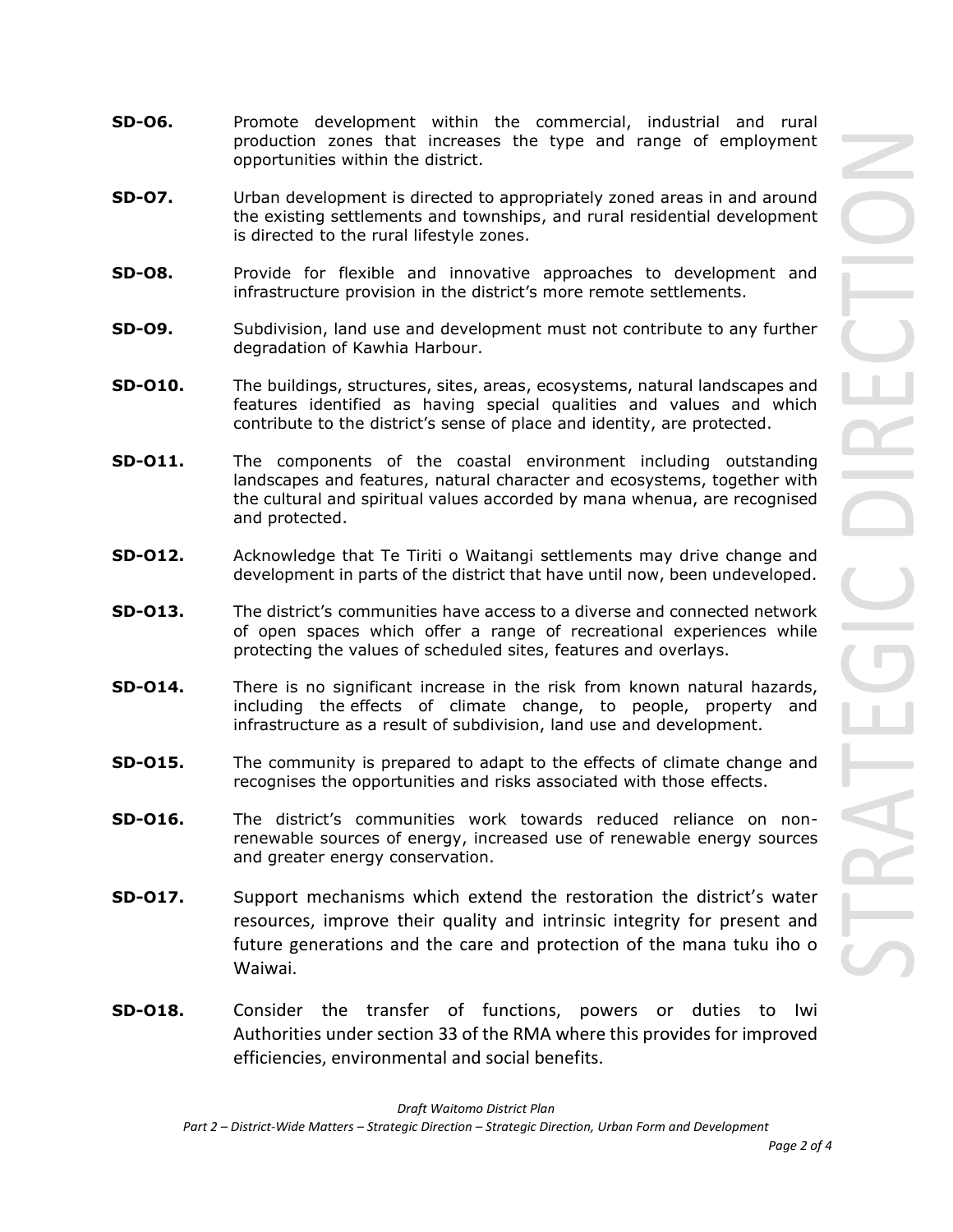#### **Urban Form and Development**

- **SD-O19.** Ensure that Te Kūiti offers an urban environment that functions well and enables its community to provide for their current and future social, economic, and cultural wellbeing, and for their health and safety.
- **SD-O20.** Support and sustain the vitality and viability of Te Kūiti, as the primary commercial centre for the district, to provide a range of business, retail and entertainment activities, community facilities and visitor accommodation.
- **SD-O21.** Require subdivision and development within townships and within the future urban zone to occur in a planned, integrated and co-ordinated manner which ensures that infrastructure has sufficient capacity to accommodate the form and type of development anticipated.
- **SD-O22.** Where the area is appropriately serviced by existing or planned infrastructure, encourage development and intensification that enables more people to live in, and more businesses and community services to be located in the district's townships.
- **SD-O23.** Require high quality urban design and place making to enhance the amenity values of townships and to appropriately respond to the diverse and changing needs of the district's communities and future generations.
- **SD-O24.** Promote livable, sustainable urban environments by incorporating low impact design solutions and matauranga Māori principles in the planning and construction of developments.
- **SD-O25.** Enable a variety of residential housing types across the district to meet the community's diverse social and economic housing needs and to support affordability.
- **SD-O26.** Ensure that development in coastal settlements is appropriate in relation to its level of natural character, avoids ribbon development along coastal margins and ensures planned, cohesive, compact growth.
- **SD-O27.** Encourage urban development that supports reductions in greenhouse gas emissions, minimises waste production, transport and energy demand, and is resilient to the current and future effects of climate change.
- **SD-O28.** Minimise urban expansion onto highly productive land unless there is a demonstrated shortage of development capacity to meet demand and alternative locations and options to provide for the required demand, including intensification of existing urban areas, are unfeasible.
- **SD-O29.** Ensure sufficient industrial land supply is available along key transport routes and in areas located away from sensitive activities to enable industrial activities to operate efficiently and effectively.
- **SD-O30.** Ensure the future urban areas transition to accommodate planned growth in a coordinated and efficient manner by requiring at the time of a plan

*Draft Waitomo District Plan*